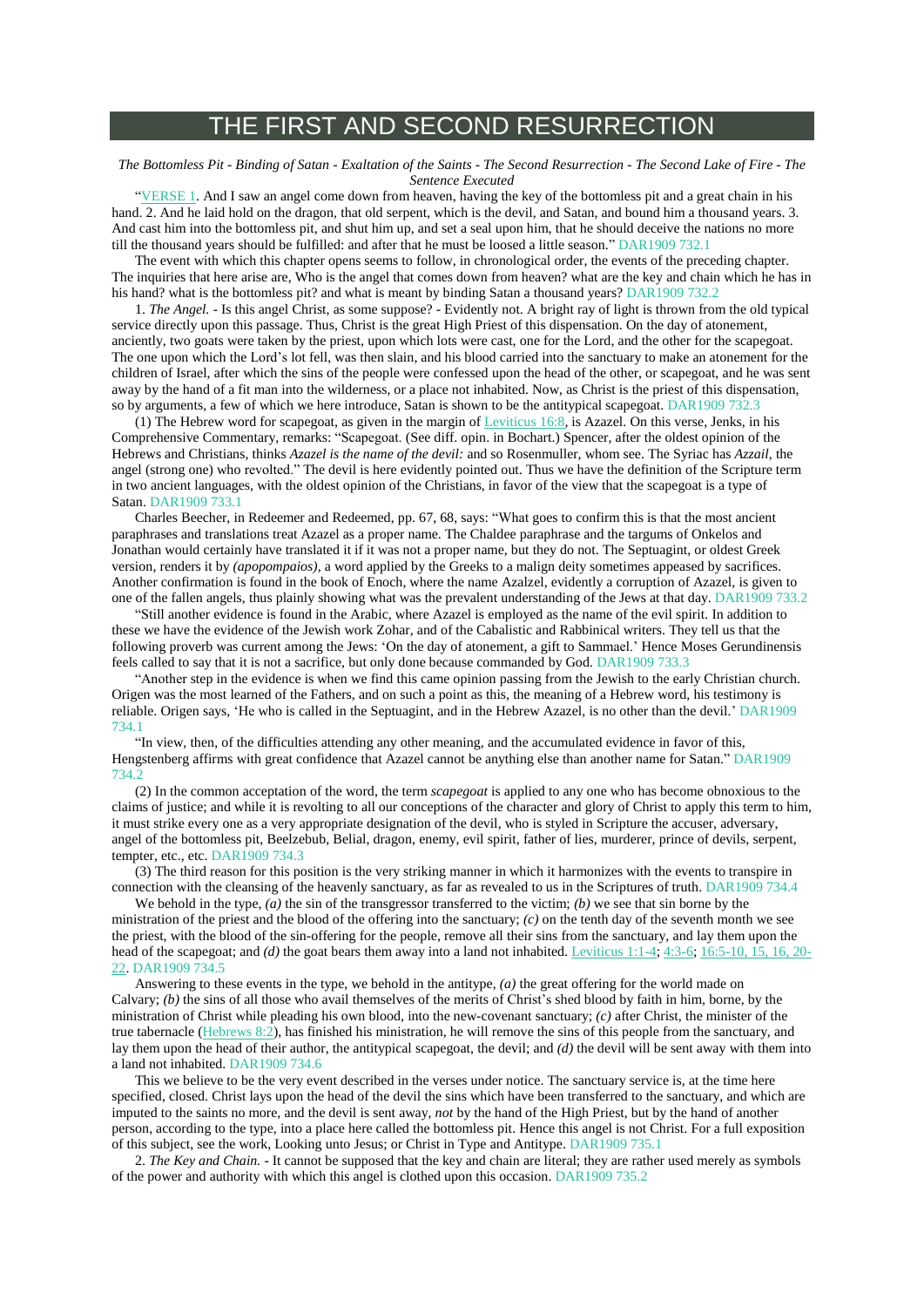3. *The Bottomless Pit.* - The original word signifies an abyss, bottomless, deep, profound. Its use seems to be such as to show that the word denotes any place of darkness, desolation, and death. Thus in [Revelation](https://m.egwwritings.org/en/book/1965.62927#62927) 9:1, 2, it is applied to the barren wastes of the Arabian desert, and in [Romans](https://m.egwwritings.org/en/book/1965.57494#57494) 10:7, to the grave; but the passage which specially throws light upon the meaning of the word here is [Genesis](https://m.egwwritings.org/en/book/1965.7#7) 1:2, where we read that "darkness was upon the face of the deep." The word there rendered *deep* is the same word that is here rendered *bottomless pit;* so that passage might have been translated, "Darkness was upon the face of the abyss, or bottomless pit." But we all know what is meant by the word *deep* as there used; it is applied to this earth in its chaotic state. Precisely this it must mean in this third verse of [Revelation](https://m.egwwritings.org/en/book/1965.63334#63334) 20. At this time, let it be borne in mind, the earth is a vast charnel-house of desolation and death. The voice of God has shaken it to its foundations; the islands and mountains have been moved out of their places; the great earthquake has leveled to the earth the mightiest works of man; the seven last plagues have left their all- desolating footprints over the earth; the burning glory attending the coming of the Son of man has borne its part in accomplishing the general desolation; the wicked have been given to the slaughter, and their putrefying flesh and bleaching bones lie unburied, ungathered, and unlamented from one end of the earth to the other end thereof. Thus is the earth made empty and waste, and turned upside down. [Isaiah](https://m.egwwritings.org/en/book/1965.36921#36921) 24:1. Thus is it brought back again, partially at least, to its original state of confusion and chaos. (See. [Jeremiah](https://m.egwwritings.org/en/book/1965.38868#38868) 4:19-26, especially [verse](https://m.egwwritings.org/en/book/1965.38876#38876) [23.](https://m.egwwritings.org/en/book/1965.38876#38876)) And what better term could be used to describe the earth thus rolling on in its course of darkness and desolation for a thousand years than that of the abyss, or bottomless pit? Here Satan will be confined during this time amid the ruins which indirectly his own hands have wrought, unable to flee from his habitation of woe, or to repair in the least degree its hideous ruin. DAR1909 735.3

4. *The Binding of Satan.* - We well know that Satan, in order to work, must have subjects upon whom to work. Without these, he can do nothing. But during the thousand years of his confinement to this earth, all the saints are in heaven, beyond the power of his temptations; and all the wicked are in their graves, beyond his power to deceive. His sphere of action is circumscribed, he being at this time confined to this earth; and thus is he bound, being condemned throughout this period to a state of hopeless inactivity. This, to a mind that has been so busy as his has been for the past six thousand years in deceiving the world, must be a punishment of the most intense severity. DAR1909 736.1

According to this exposition, the "binding" of Satan means simply the placing beyond his reach of the subjects upon whom he works, and his being "loosed" means their being brought again, by a resurrection, to a position where he can again exercise his power upon them. Over this exposition some assume to grow merry, telling us that we have mistaken the parties, and have the wicked bound, not the devil. Yet how often do we hear, in the daily transactions of life, such expressions as these: My way was completely hedged up; my hands were completely tied, etc. But do we understand, when persons use such expressions, that some insurmountable obstacle was literally thrown across the path they were traveling, or that their hands were literally confined with ropes or cords? - No; but simply that a combination of circumstances rendered it impossible for them to act. Just so here; and why will not people grant to the Bible the same liberty of speech that they give, without question and without ridicule, to their fellow men in the common intercourse of life? But more than this, there is here a great limitation of Satan's power, which may well be called a "binding." He no longer has the power of traversing space, and visiting other worlds; but like man he is confined to this earth, which he nevermore leaves. The place of the ruin he has wrought now becomes his gloomy prison-house, till he is led out to execution, at the end of the thousand years. DAR1909 736.2

["VERSE](https://m.egwwritings.org/en/book/1965.63340#63340) 4. And I saw thrones, and they sat upon them, and judgment was given unto them: and I saw the souls of them that were beheaded for the witness of Jesus, and for the word of God, and which had not worshiped the beast, neither his image, neither had received his mark upon their foreheads, or in their hands; and they lived and reigned with Christ a thousand years. 5. But the rest of the dead lived not again until the thousand years were finished. This is the first resurrection. 6. Blessed and holy is he that hath part in the first resurrection: on such the second death hath no power, but they shall be priests of God and of Christ, and shall reign with him a thousand years." DAR1909 737.1

The Exaltation of the Saints. - From the devil in his gloomy confinement, John now directs our attention to the saints in victory and glory, - the saints reigning with Christ - their employment being to assign to the wicked dead the punishment due their evil deeds. From that general assembly John then selects two classes as worthy of especial attention: first, the martyrs, those who had been beheaded for the witness of Jesus; and secondly, those who had not worshiped the beast and his image. This class, the ones who refuse the mark of the beast and his image, are of course the ones who hear and obey the third message of [Revelation](https://m.egwwritings.org/en/book/1965.63104#63104) 14; but these are not the ones who are beheaded for the witness of Jesus, as some who claim that the last generation of saints are all to be slain, would have us believe. The word rendered *which*, in the expression, "and which had not worshiped the beast," etc., shows that there is another class introduced. The word is the compound relative, *(hostis)*, not merely the simple relative,, and is defined by Liddell and Scott, "Whosoever; whichsoever; *any one who;* anything which;" and by Robinson, "One who; some one who; whosoever; whatsoever." As one class, John saw the martyrs, and as another, he saw *those who* had not worshiped the beast and his image. DAR1909 737.2

It is true that is sometimes used as a simple relative, as in 2 [Corinthians](https://m.egwwritings.org/en/book/1965.58841#58841) 3:14; [Ephesians](https://m.egwwritings.org/en/book/1965.59608#59608) 1:23, but never in such constructions as this, preceded by the conjunction. DAR1909 738.1

Lest any one should say that if we render the passage "and whosoever had not worshiped the beast," we thereby include millions of heathen and sinners who have not worshiped the beast, and promise them a reign with Christ of a thousand years, we would call attention to the fact that the preceding chapter states that the wicked had all been slain, and the seal of death had been set upon them for a thousand years; and John is viewing only the righteous company who have part in the first resurrection. DAR1909 738.2

To avoid the doctrine of two resurrections, some claim that the passage, "But the rest of the dead lived not again until the thousand years were finished," is an interpolation, not found in the original, and hence not genuine. Even if this were so, it would not disprove the main proposition that the righteous dead are raised by themselves, in a "first resurrection," and that there is a second resurrection a thousand years later, in which all the wicked are brought from their graves. But the criticism is not true. All scholarship is against it. The Revised Version retains the passage. DAR1909 738.3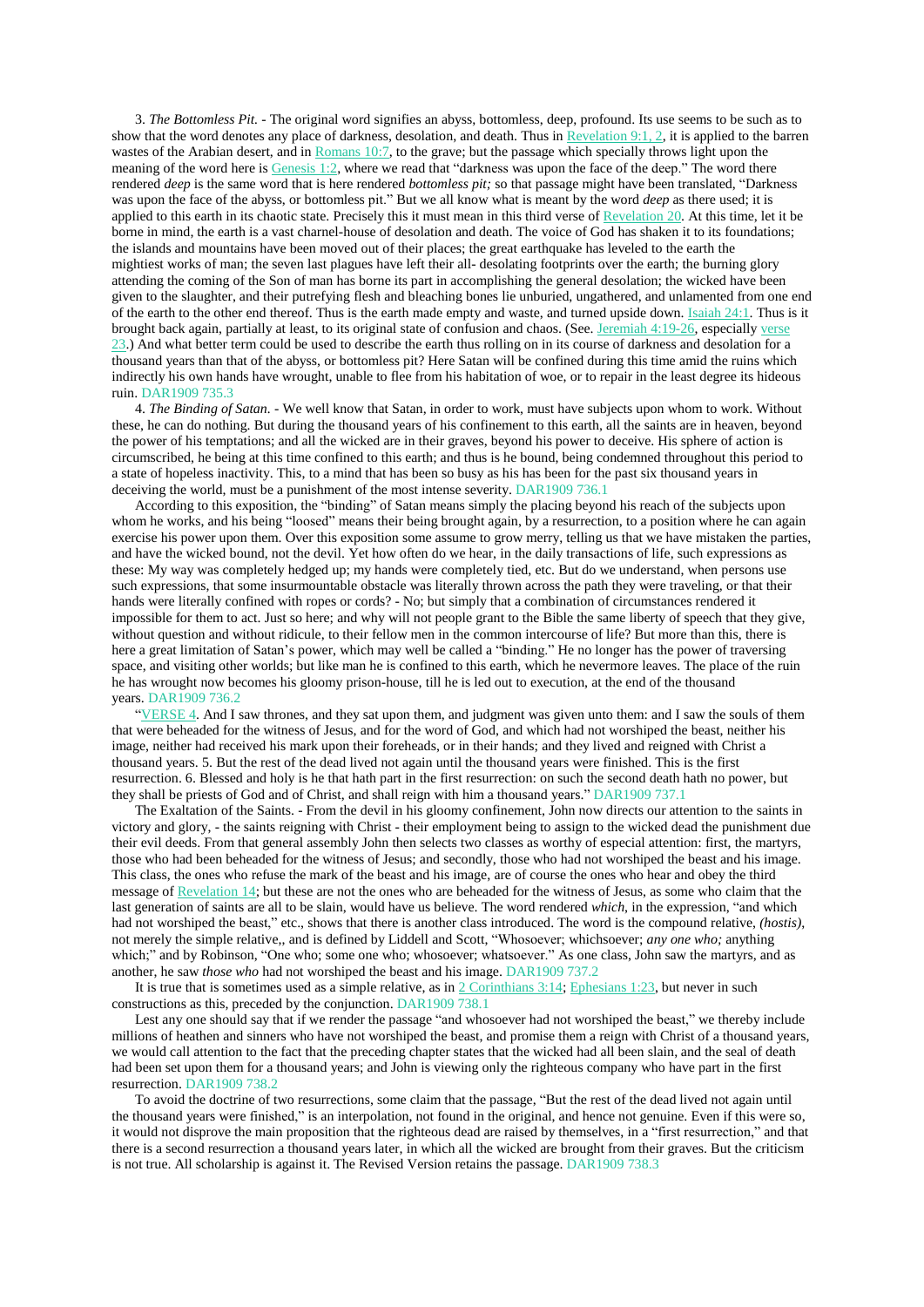Two Resurrections. - "The rest of the dead lived not again until the thousand years were finished." Whatever may be said to the contrary, no language could more plainly prove two resurrections; the first, a resurrection of the righteous at the commencement of the thousand years; and the second, that of the wicked at the end of that period. On such as have part in the first resurrection, the second death will have no power. They can pass unharmed through the elements which destroy the wicked like chaff. They will be able to dwell with devouring fire and everlasting burnings [\(Isaiah](https://m.egwwritings.org/en/book/1965.37324#37324) 33:14, 15); they will be able to go forth and look upon the carcasses of the men who have transgressed against the Lord, as the quenchless fire and undying worm are preying upon them. Isaiah [66:24.](https://m.egwwritings.org/en/book/1965.38663#38663) The difference between the righteous and the wicked in this respect is seen again in the fact that while God is to the latter a consuming fire, he is to his people both a sun and a shield. DAR1909 738.4

The Wicked Raised to Life. - The wicked who are raised at the end of the thousand years as really live again as they have once lived on the earth. To deny this is to do violence to this scripture. In what physical condition they will be raised, we are not informed. It is usual to say on this point that what we have lost unconditionally in Adam, is restored unconditionally in Christ. With respect to physical condition, this should not perhaps be taken in an unlimited sense; for we have lost greatly in stature and vital force, which need not be restored to the wicked. If they are brought back to the average mental and physical condition which they enjoyed during life, or the period of their probation, that would certainly be sufficient to enable them to receive at last understandingly the reward due them for all their deeds. DAR1909 739.1

["VERSE](https://m.egwwritings.org/en/book/1965.63346#63346) 7. And when the thousand years are expired, Satan shall be loosed out of his prison, 8. And shall go out to deceive the nations which are in the four quarters of the earth, Gog and Magog, to gather them together to battle: the number of whom is as the sand of the sea. 9. And they went up on the breadth of the earth, and compassed the camp of the saints about, and the beloved city: and fire came down from God out of heaven, and devoured them. 10. And the devil that deceived them was cast into the lake of fire and brimstone, where the beast and the false prophet are, and shall be tormented day and night forever and ever." DAR1909 739.2

The Perdition of Ungodly Men. - At the end of the one thousand years, the holy city, the New Jerusalem, in which the saints have dwelt in heaven during that period, comes down, and is located upon the earth, and becomes the camp of the saints, around which the resurrected wicked come up, numberless as the sand of the sea. The devil deceives them, and thus brings them up to this battle. They are induced to commence an impious warfare upon the holy city, in prospect of some advantage to be gained by fighting against the saints. Satan doubtless persuades them that they can overcome the saints, dispossess them of their city, and still hold possession of the earth. But fire comes down from God out of heaven, and devours them. The word here rendered *devoured,* Professor Stuart admits is "intensive," and signifies "to eat up, devour, so that it denotes utter excision." (Hudson's Christ our Life, p. 146.) This is the time of the perdition of ungodly men, - the time when the elements shall melt with fervent heat, the earth also, and when the works that are in the earth shall be burned up. [2](https://m.egwwritings.org/en/book/1965.62281#62281) [Peter](https://m.egwwritings.org/en/book/1965.62281#62281) 3:7, 10. In the light of these scriptures we can see how the wicked are to receive their recompense in the earth [\(Proverbs](https://m.egwwritings.org/en/book/1965.34100#34100) 11:31); we can see also that this recompense is not eternal life in misery, but an "utter excision" entire and complete destruction. DAR1909 739.3

The Wicked Never Tread the New Earth. - Two views deserve a passing notice at this point. The first is that the earth is renewed at the second coming of Christ, and is the habitation of the saints during the thousand years; the other is that when Christ appears the second time, he sets up his kingdom in Palestine, and performs, in connection with his saints, a work of conquest over the nations left on the earth during the thousand years, and subdues them to himself. DAR1909 740.1

One among many objections to the first view is that it makes the wicked, in their resurrection, come up, with the devil at their head, and tread with their unhallowed feet upon the purified and holy earth, and the saints, who have held possession for a thousand years, are obliged to yield the ground, and flee into the city. But we cannot believe that the saints' inheritance will ever be thus marred, or that the fair plains of the earth made new will ever be soiled with the polluting tread of the resuscitated wicked; for besides outraging all ideas of propriety, there is no scripture from which even an inference can be drawn to support it. DAR1909 740.2

And as to the second view, one among many of its absurdities is that notwithstanding Christ and his saints have conquered the earth during the thousand years, at the end of this period the wicked get the upper hand of them, they lose their territory, the work of a thousand years is undone, and they are compelled to beat an ignominious retreat into the city for shelter, leaving the earth to the undisputed sway of their foes. Those who wish, may rack their brains in trying to harmonize the inconsistencies and absurdities of such theories, or may endeavor to draw consolation from the dubious prospect. For ourselves, we prefer better employment and a brighter hope. DAR1909 740.3

A Thousand Years in Heaven. - In contrast with these theories, there is a beautiful harmony in the view herein presented; namely, that the saints are with Christ in heaven during the thousand years while the earth lies desolate; that the saints and the city come down, and the wicked dead are raised and come up against it; that the latter there receive their judgment; and that from the purifying fires which destroy them come forth the new heavens and the new earth, to be the abode of the righteous throughout endless ages. DAR1909 741.1

The Subjects of Torment. - From [verse](https://m.egwwritings.org/en/book/1965.63352#63352) 10, some have argued that the devil alone was to be tormented day and night; but the testimony of this verse is more extensive than that. The verb "shall be tormented" is in the plural, and agrees with the beast and false prophet; whereas it would be in the singular number if it referred to the devil alone. It will be noticed that in the expression, "where the beast and the false prophet are," *are* is a supplied word. It would be more proper to supply the words *were cast,* answering to what was spoken of the devil just before. The sentence would then read, "The devil was cast into the lake of fire, where the beast and false prophet *were cast."* The beast and false prophet were cast in there, and destroyed, at the commencement of the thousand years. [Revelation](https://m.egwwritings.org/en/book/1965.63329#63329) 19:20. The individuals of whom those organizations were then composed, now come up in the second resurrection, and a similar and final destruction is visited upon them, under the names of Gog and Magog. DAR1909 741.2

The Lake of Fire. - Some reader may be inclined to ask for a definition of the lake of fire. As a comprehensive definition, may it not be called a symbol of the agencies which God employs to close up his controversy with the living wicked at the beginning of the thousand years, and with all the hosts of the ungodly at the end of that period? Literal fire will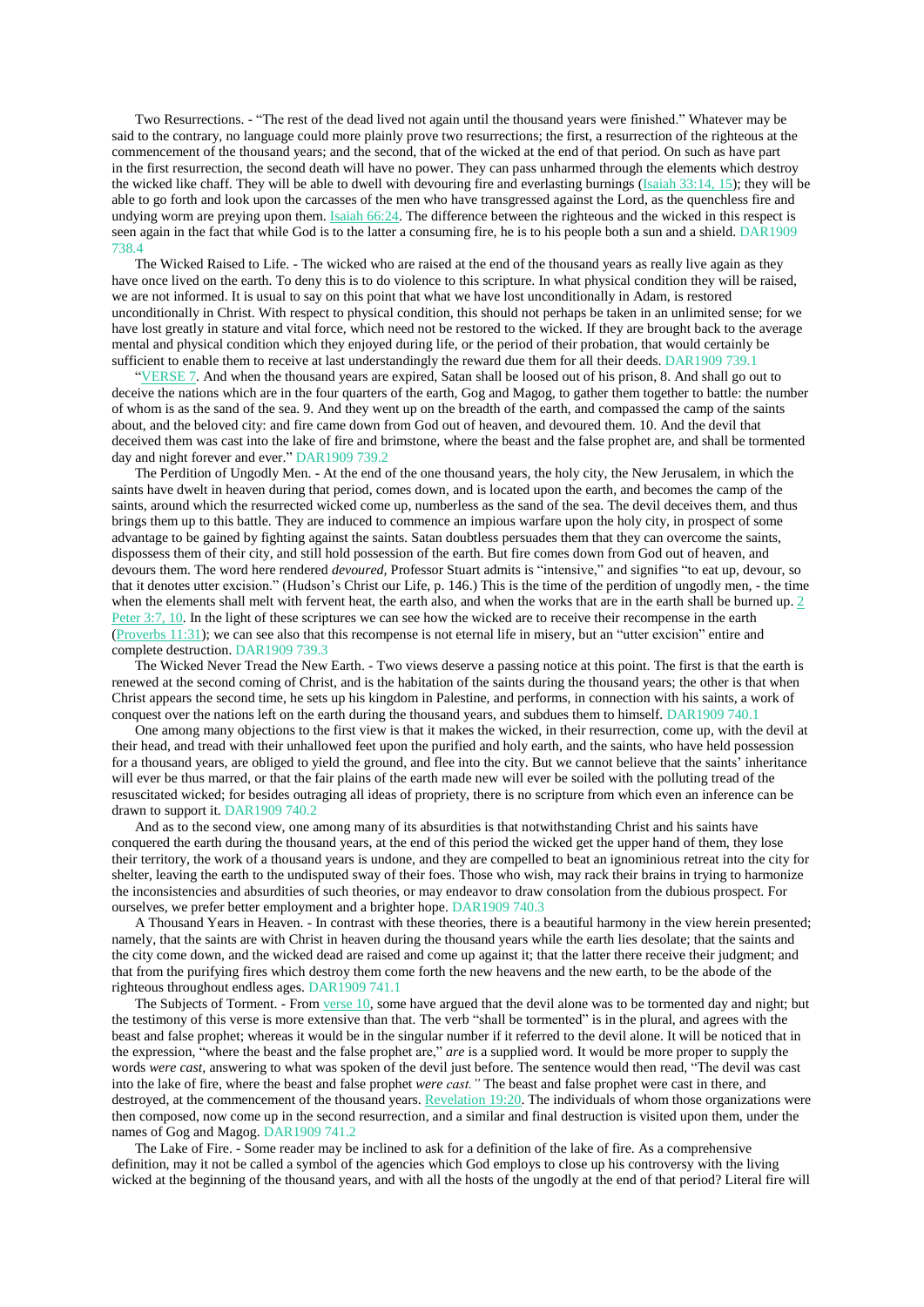of course be largely employed in this work. We can better describe its effects than the thing itself. At the second coming of Christ, it is the flaming fire in which the Lord Jesus is revealed; it is the spirit of his mouth and brightness of his coming, by which the man of sin is to be consumed; it is the fire in which great Babylon shall be utterly burned. [Revelation](https://m.egwwritings.org/en/book/1965.63256#63256) 18:8. At the end of the thousand years, it is the day that shall burn as an oven  $(Malachi 4:1)$  $(Malachi 4:1)$ ; it is the fervent heat that shall melt the elements and the earth, and burn up the works that are therein; it is the fire of Tophet "prepared for the king" (the devil and his angels, [Matthew](https://m.egwwritings.org/en/book/1965.49095#49095) 25:41), the pile whereof is deep and large, and which "the breath of the Lord, like a stream of brimstone, doth kindle." Isaiah [30:33.](https://m.egwwritings.org/en/book/1965.37235#37235) It is the fire that comes down from God out of heaven. (On the expression, "tormented day and night forever and ever," see on [chapter](https://m.egwwritings.org/en/book/1965.63124#63124) 14:11.) DAR1909 741.3

["VERSE](https://m.egwwritings.org/en/book/1965.63354#63354) 11. And I saw a great white throne, and him that sat on it, from whose face the earth and the heaven fled away; and there was found no place for them. 12. And I saw the dead, small and great, stand before God; and the books were opened; and another book was opened, which is the book of life: and the dead were judged out of those things which were written in the books, according to their works. 13. And the sea gave up the dead which were in it; and death and hell delivered up the dead which were in them: and they were judged every man according to their works. 14. And death and hell were cast into the lake of fire. This is the second death. 15. And whosoever was not found written in the book of life was cast into the lake of fire." DAR1909 742.1

With [verse](https://m.egwwritings.org/en/book/1965.63354#63354) 11, John introduces another scene to take place in connection with the final doom of the ungodly. It is the great white throne of judgment, before which they are assembled to receive their awful sentence of condemnation and death. Before this throne the heavens and the earth flee away, so that no place is found for them. A moment's reflection on the changes which must then take place in the earth will bring out the great force of this language. The scene is that of Peter's PICTURE burning day, which is the "perdition of ungodly men," and in which even the "elements" melt with fervent heat. 2 Peter [3:7-13.](https://m.egwwritings.org/en/book/1965.62281#62281) The city is then located upon the earth, the foundations of course extending under its whole area. so that it will not be affected by any changes that may take place, or any conditions which may exist, in the earth beneath it. Fire comes down from God out of heaven. DAR1909 742.2

First, the works that are in the world are burned up; and by the poisonous gases evolved, and the flames, the wicked are destroyed; this is the fire of Gehenna, which contains all the elements necessary to consume utterly every mortal being that comes under its power (Mark [9:43-48\)](https://m.egwwritings.org/en/book/1965.50172#50172); and then will be fulfilled Isaiah [66:24:](https://m.egwwritings.org/en/book/1965.38663#38663) "And they [the righteous] shall go forth, and look upon the carcasses of the men that have transgressed against me: for their worm shall not die, neither shall their fire be quenched; and they shall be an abhorring unto all flesh." DAR1909 744.1

Secondly, the heat is raised till all the material of which this globe is composed, is fused like the ores in a smelter's furnace, and the whole earth becomes a fluid, fiery, molten mass. Upon this the city floats, as the ark of Noah floated upon the waters of the flood. Then will be fulfilled Isaiah [33:14:](https://m.egwwritings.org/en/book/1965.37324#37324) "Who among us shall dwell with the devouring fire? who among us shall dwell with everlasting burnings?" The answer, in the following verses, shows it to be the righteous, and this must be the time when it will be fulfilled. DAR1909 744.2

Thirdly, there is one stage more to be reached. It is well known that with a sufficient degree of heat, any substance on this earth can be reduced to the condition of gas, and thus become invisible. So will it be then with this whole earth. The heat being raised to a sufficient degree of intensity, would not the whole earth be converted into gas, and become invisible, and thus appear most literally to flee away, so that no place is found for it? The city would then seem to be, as virtually it would be, suspended in mid-heaven. DAR1909 744.3

But the elements are not destroyed. They are only, by that process, purged from the last and minutest taint of sin, and every token of the curse. The almighty fiat again goes forth, "Behold, I make all things new.... It is done" [\(Revelation](https://m.egwwritings.org/en/book/1965.63373#63373) 21:5, [6\)](https://m.egwwritings.org/en/book/1965.63373#63373), and the particles combine again to compose a new world; and there, beneath the wondering and admiring gaze of all the redeemed and the angelic host, the work of creation is gone through with again. At the first creation, the morning stars sang together, and all the sons of God shouted for joy. Job [38:7.](https://m.egwwritings.org/en/book/1965.28095#28095) At this new creation, that song and shout will be augmented by the glad voices of the redeemed. So will this earth, wrenched for a time, by sin, from its intended orbit of joy and peace, be brought back, renewed, into harmony with a loyal universe, to be the everlasting home of the saved. DAR1909 744.4

The Books of Record. - Men are judged out of the things written in the books, from which we learn the solemn fact that a record of all our deeds is kept on high. A faithful and unerring record is made by the angelic secretaries. The wicked cannot conceal from them any of their deeds of darkness. They cannot bribe them to pass over in their record any of their unlawful acts. They must meet them all again, and be judged accordingly. DAR1909 745.1

The Execution of the Sentence. - The wicked are to be punished according to their works. The Scriptures declare that they shall be rewarded according to their deeds. There are, then, to be degrees in the punishment of the wicked; and it may be asked how this can be harmonized with the view that death is the punishment for sin, and comes upon all alike. Let us ask believers in eternal misery how they will maintain degrees in *their* system. They tell us the intensity of the pain endured will be in each case proportioned to the guilt of the sufferer. But how can this be? Are not the flames of hell equally severe in all parts? and will they not equally affect *all* the immaterial souls cast therein? But God can interpose, it is answered, to produce the effect desired. Very well then, we reply, cannot he also interpose, if necessary, and graduate the pain which will attend the infliction of death upon the sinner as the climax of his penalty? So, then, our view is equal with the common one in this respect, while it possesses great advantages over it in another; for while that has to find its degrees of punishment in intensity of pain alone, the duration in all cases being the same, this may not only have degrees in pain, but in duration also; inasmuch as some may perish in a short space of time, and the weary sufferings of others be long drawn out. But yet we apprehend that the bodily suffering will be but an unnoticed trifle compared with the mental agony, that keen anguish which will rack their souls as they get a view of their incomparable loss, each according to his capacity of appreciation. The youth who had but little more than reached the years of accountability, being less able to comprehend his situation and his loss, will of course feel it less; to him of older years, more capacity, and consequently a deeper experience in sin, the burden of his fate will be proportionately greater; while the man of giant intellect and almost boundless comprehension, - who hence possessed greater influence for evil, and so was the more guilty for devoting his powers to the service of that evil, - being able to understand his situation fully, comprehend his fate, and realize his loss, will feel it most keenly of all. Into *his* soul the iron will indeed